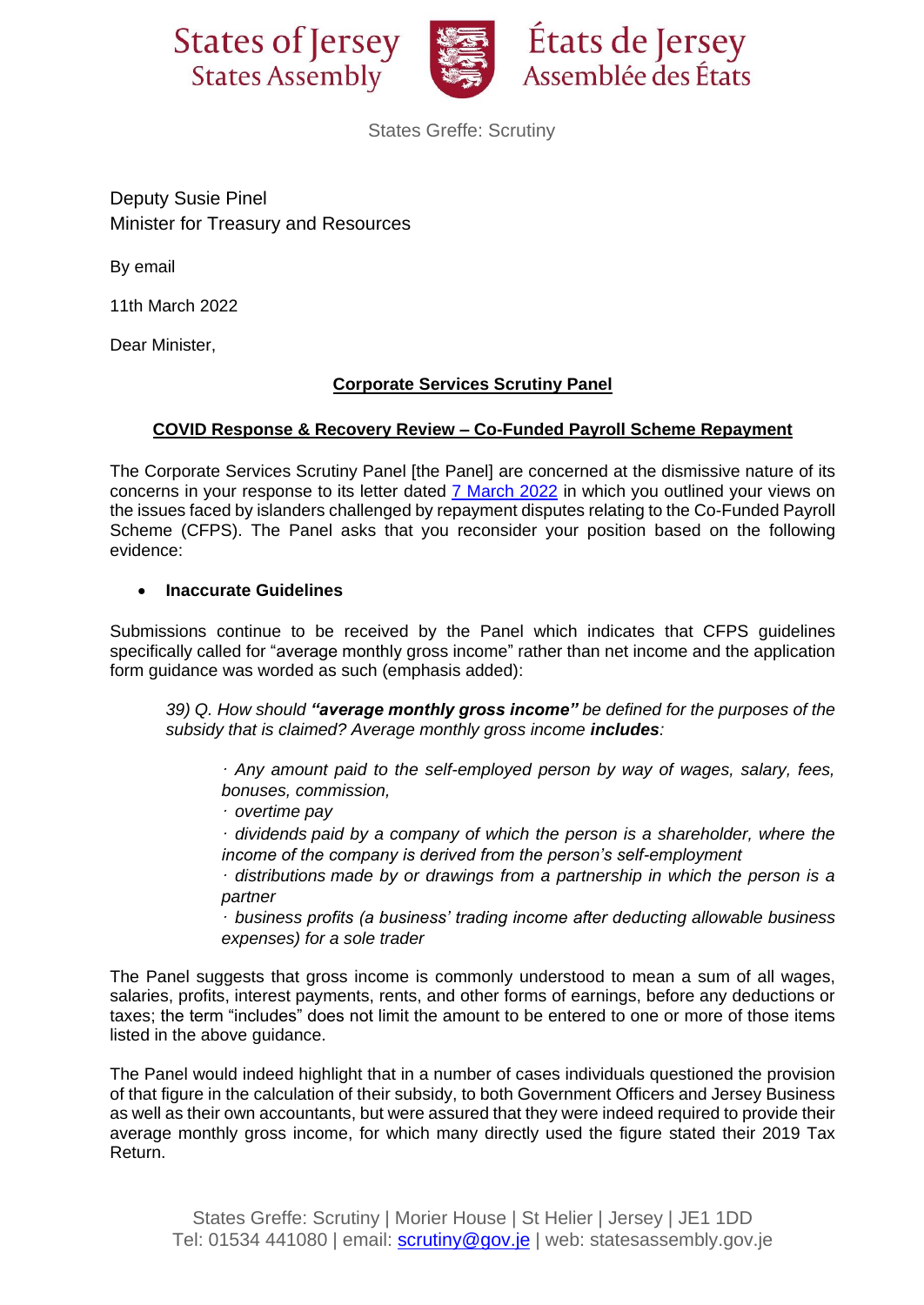In your letter to the Panel of 7 March 2022 you state that "it is now clear that support people have not seen or have misinterpreted the Scheme guidance." It could be suggested as unfair that individuals are being castigated for providing information in good faith and on the basis of Government advise, especially as audits appear to have taken place a year after the application process in some instances.

In your letter to the Panel of the 11 February 2022 it was confirmed that 416 businesses have had to repay monies to the Government, this accounts for over 10% of the businesses that had successfully applied for at least one month of the CFPS. We would highlight that this figure is not broken down by sector or type of business, and may be a higher proportion for some segments. It is apparent to the Panel that despite the efforts to sense check the guidelines that you have outlined in correspondence, and the numerous changes imposed during the different phases of the Scheme, criteria for subsidy was unclear to many.

## • **Applied Criteria**

The Panel understands that criteria and calculation of what constituted detriment changed over the phases of the Scheme. The Panel has been made aware that the calculation of detriment was somewhat inflexible in some cases and that further consideration on how this was applied could assist business recovery. It has been noted by the Panel that businesses continued to pay employees but that the owners of the businesses have suffered due to detriment calculations.

## • **Customer Service Standards**

Despite Customer and Local Service's high customer service standards that you have highlighted, the Panel has been provided evidence that shows:

- Hostile and accusatory correspondence that has left individuals feeling accused of defrauding the government.
- That there are instances that telephone messages were not left to inform applicants of their situation.
- Delays in response, varying from days to months. This may have been particularly concerning for individuals facing a 10-day deadline.
- Emails being sent from generic email addresses, using first names only, if at all, without a direct number to call for further information, other than to schedule repayment. This would indicate that individuals did not have sufficient detail of a named contact.
- Indications by Government that individuals mostly paid immediately, a tactic that could be seen to be pressuring; and
- Refusal of further financial support until stated debt is settled, which has been identified by some submissions as tantamount to "black mail".

Also, the Panel would be grateful if the following evidence could be provided and also considered as part of your deliberations:

- Detail on timescales demonstrating request for repayment and repayment receival.
- Update on figures to clarify number of businesses who have repaid monies to Government of Jersey, number of businesses who have challenged the request to repay and are either in the process of providing further evidence or in discussion with their accountants and/or Revenue Jersey regarding their 2019 tax submission and number of businesses which have had their requests for repayments revised down or cancelled. Please can this be broken down by sector and business type, for example sole trader, where possible; and
- Clarification on who is carrying out the audit of CPFS applications and payments, and against what criteria this is undertaken.

The Panel are pleased to note that repayment terms have been extended by up to two years, however, we have been informed that individuals have not been told of this extension. It would